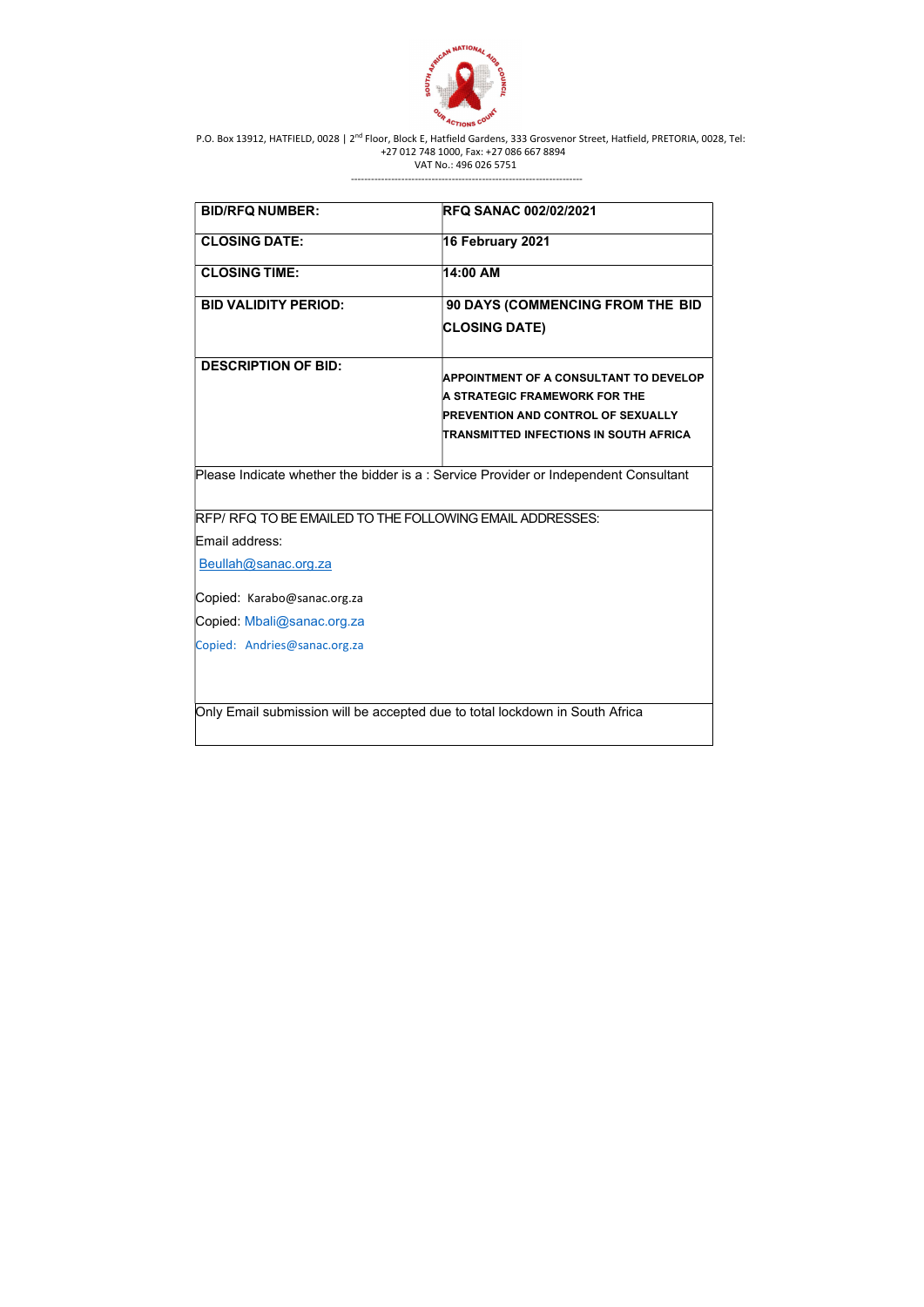

---------------------------------------------------------------------

# ERMS OF REFERENCE FOR THE APPOINTMENT OF A CONSULTANT TO DEVELOP A STRATEGIC FRAMEWORK FOR THE PREVENTION AND CONTROL OF SEXUALLY TRANSMITTED INFECTIONS IN SOUTH AFRICA

### 1. Introduction

The South African National AIDS Council (SANAC) Trust seeks to appoint a consultant to develop a Strategic Framework for the Prevention and Control of Sexually Transmitted Infections (STIs) in South Africa.

# 2. Background

Globally, the burden of sexually transmitted infections (STIs) remains a public health concern. The World Health Organization (WHO) reports that worldwide more than one million STIs are acquired each day and an estimated 340 million curable bacterial STIs per year. In South Africa, it is a cause for concern that with  $-7.7$  million people living with HIV in 2020  $-$  also has a high volume of STIs. In 2017, there were an estimated 2.3 million new cases of gonorrhoea, 1.9 million new chlamydia cases and 23,175 new syphilis cases among women aged between 15 and 49. Among men of the same age there were an estimated 2.2 million new cases of gonorrhoea, 3.9 million new cases of chlamydia and 47,500 new cases of syphilis. STIs threaten the goal of achieving HIV epidemic control in the country, as HIV and STIs share a complex, synergistic, bidirectional relationship. The disease burden of classic STIs has historically been heavy and continues to be a serious public health problem in South Africa. Morbidity from both ulcerative and non-ulcerative infections, particularly in women, is significant. Much can be done to control the spread of STIs, alleviate harmful consequences and vastly improve peoples' quality of life. To address this global and critical issue and to enable countries to reach targets set for the relevant Sustainable Development Goals (SDGs) by 2030, the WHO developed the Global health sector strategy on sexually transmitted infections 2016–2021 ("the Global STIs Strategy" for short), and it was adopted by the World Health Assembly in May 2016. The Five strategic directions underpin the Global STIs Strategy, namely, 1) Information for focused action; 2) Interventions for impact; 3) Delivering for equity; 4) Financing for sustainability; and 5) Innovation for acceleration.

As SANAC, for the remainder of the current NSP, focus remain on; intensifying the national STIs response and ensure progress towards ending STIs as a public health concern; implement efforts to dramatically reduce the burden of illness and number of deaths associated with them, while improving health and well-being.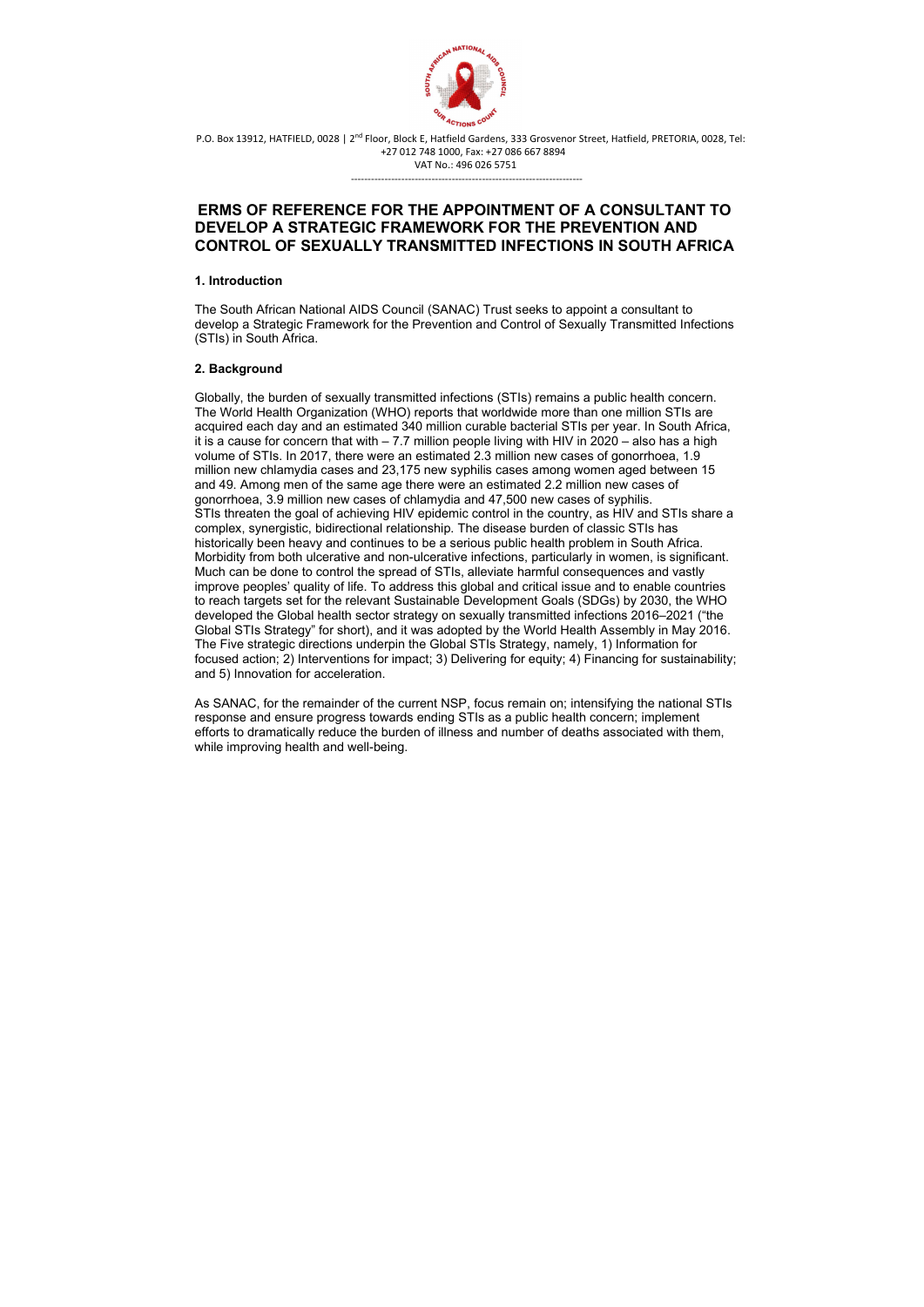

 --------------------------------------------------------------------- Considering the available literature on the disease burden of STIs and in line with the Goals of the National Strategic Plan on HIV, TB and STIs 2017 – 2022 (NSP), SANAC in collaboration with its stakeholders, agreed to develop a Strategic Framework for the prevention and control of STIs in South Africa that will provide a framework to guide an accelerated country response for the prevention and control of STIs, towards the attainment of international development goals.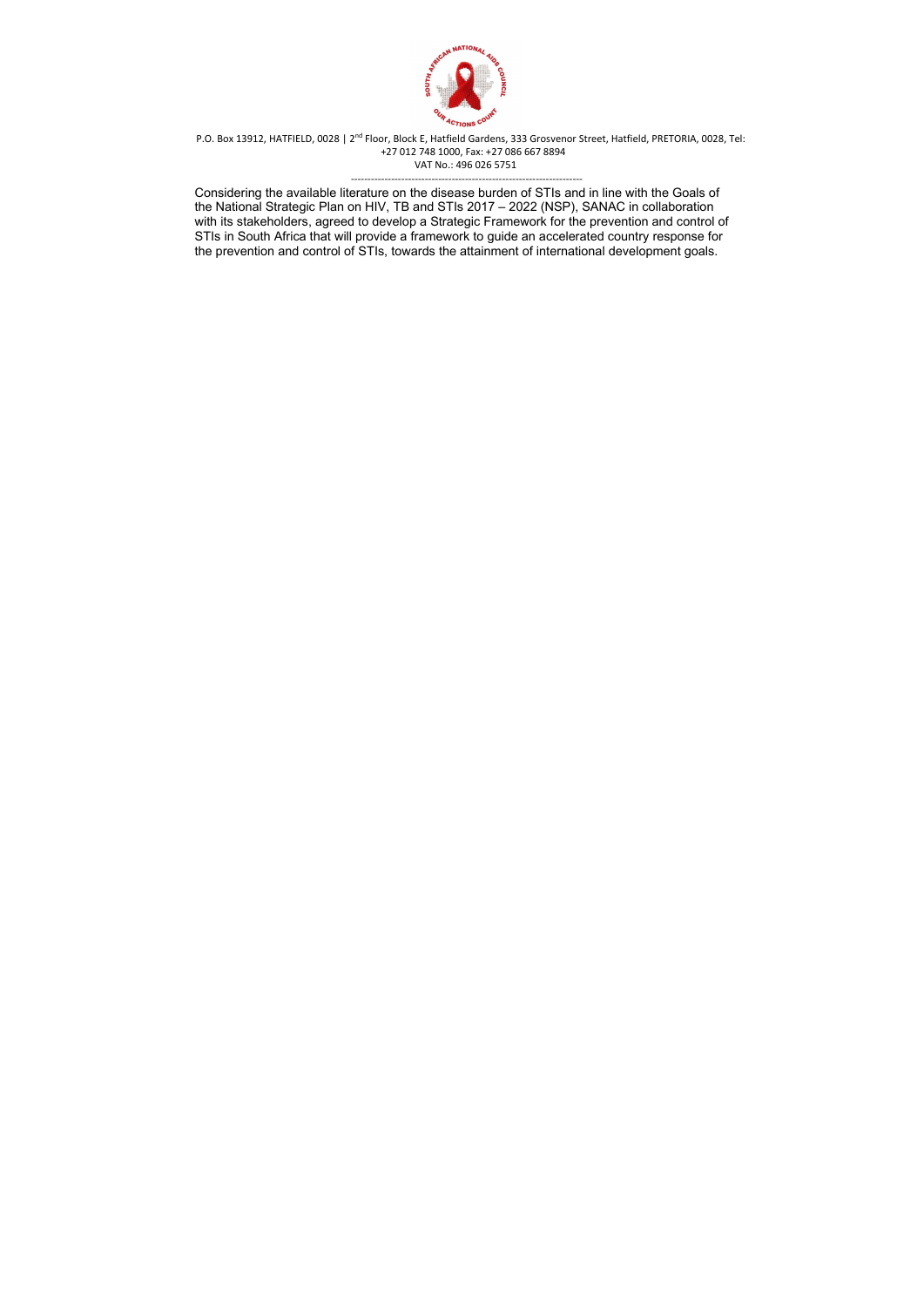

---------------------------------------------------------------------

## 3. Scope of Work

SANAC seeks to engage a consultant to undertake the following pieces of work, grounded in human rights, and using participatory approaches:

• Review of the SA progress against for the Global Strategy for the prevention and control of sexually transmitted infections: 2016 - 2021: towards ending STIs

• Review of the SA progress against the Framework for the Prevention and Control of Sexually Transmitted Infections in the SADC Region

• Lead the development of the SA Action Plan, including target setting, towards the elimination of STIs – in line with the current NSP

• Develop an Advocacy brief for ending sexually transmitted Infection epidemics as public health concerns by 2030.

- • Knowledge of STIs / HIV response in South Africa.
- • Aptitude for policy, strategic planning, system development, and organizational skills, including results orientation.

### 4. Expected Deliverables

- • Knowledge and / or understanding of the SANAC and its stakeholders
- Excellent English language writing and editing.

a) Documented progress towards reaching the goals of the Global strategy for the prevention and control of Sexually Transmitted Infections: 2016 – 2021

b) Documented progress towards reaching the goals of the Framework for the Prevention and Control of Sexually Transmitted Infections in the SADC Region

c) Final Draft of the SA Action Plan towards the elimination of STIs – in line with the current NSP

d) Final Draft of an Advocacy brief for ending STIs as public health concerns by 2030

#### 5. Qualifications and experience

SANAC Trust intends to contract a service provider or consultant with extensive experience that includes:

• • Master's degree in public health, Social Sciences or Communications. A PhD will be added advantage.

• • Minimum of 5 years' proven track record in designing visually engaging infographics on HIV, TB and STIs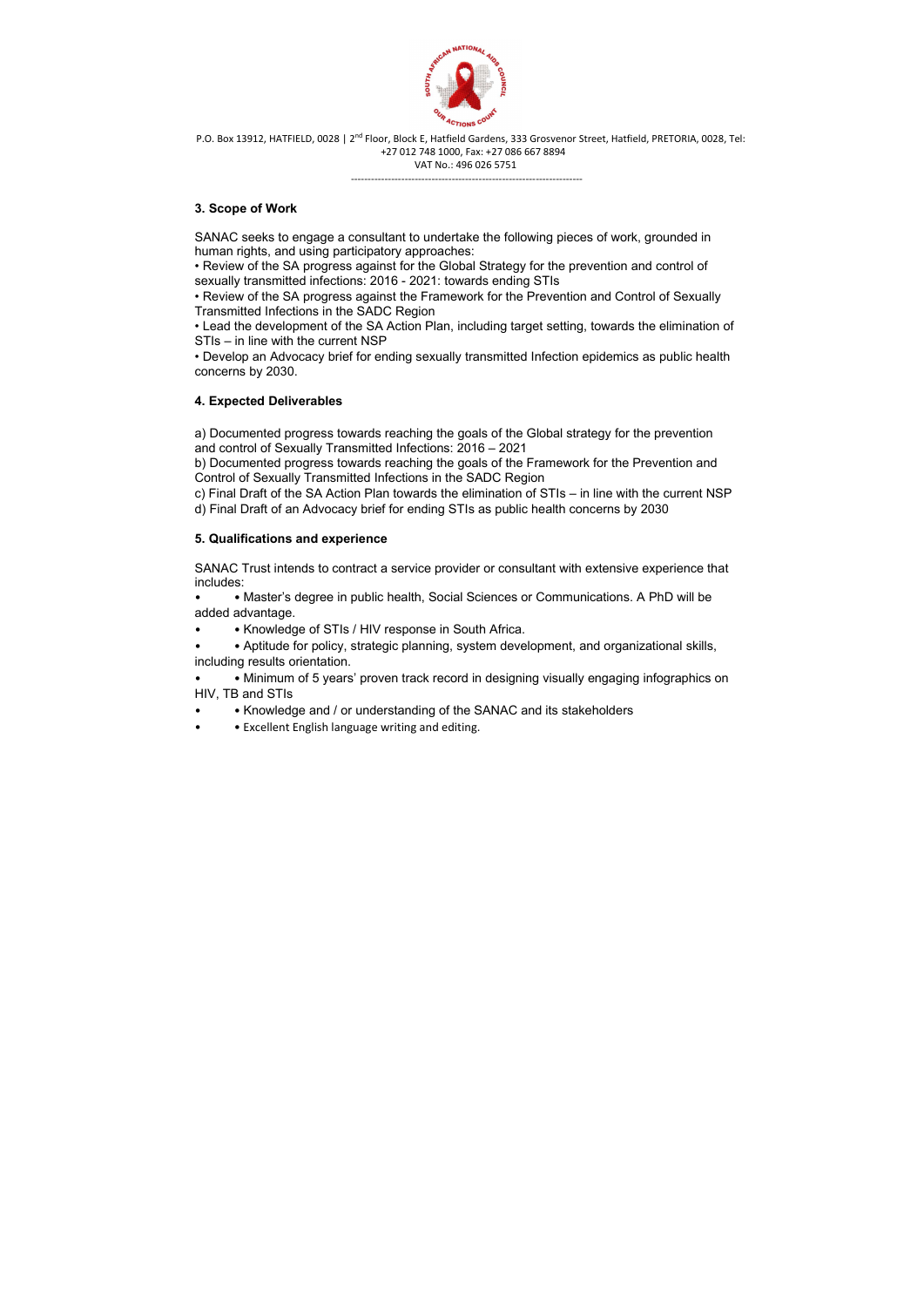

- Knowledgeable of current SANAC activities including the HIV NSP and STIs.
- Ability to deliver the requirements on time and be responsive to all communications from SANAC.
- Ability to work under pressure.

---------------------------------------------------------------------

#### Competencies and special skills requirement:

Demonstrate strong written communication, analytical ability, and ability to rapidly integrate information from various sources.

### 6. TIMELINES:

The level of effort expected is 30 consultancy days from 22 February - 9 April 2021

# 7. CRITERIA FOR SELECTION:

The selection of the best offer will be based on the combined scoring method: (the qualifications and methodology will be weighted 80%, combined with the price offer, which will be weighted 20%).

• • Technical proposal demonstrates clear process and methodology for delivering high quality products in line with the ToR (30%).

• • Demonstrated track record / knowledge in public health and HIV, TB and STIs response in South Africa (25%)

• • Demonstrated track record in infographic design, data visualization and animation for high quality publications (25%)

• • Financial proposal (20%)

#### 8. Supervision

The service provider will be supervised by the Executive Manager: NSP Implementation at SANAC.

#### 9. Payment schedule for the task

This will be 30 days maximum (Between February – April 2021).

• The payment will be made as follows: • 1st instalment – 25% (after delivering the Inception Meeting Report);

• 2nd instalment – 50% (after delivering the 1st Draft of the 3 x Deliverables); and

• Final instalment – 25% (after submission of Final Deliverables)

SANAC shall cover all travel and logging expenses necessary for this assignment